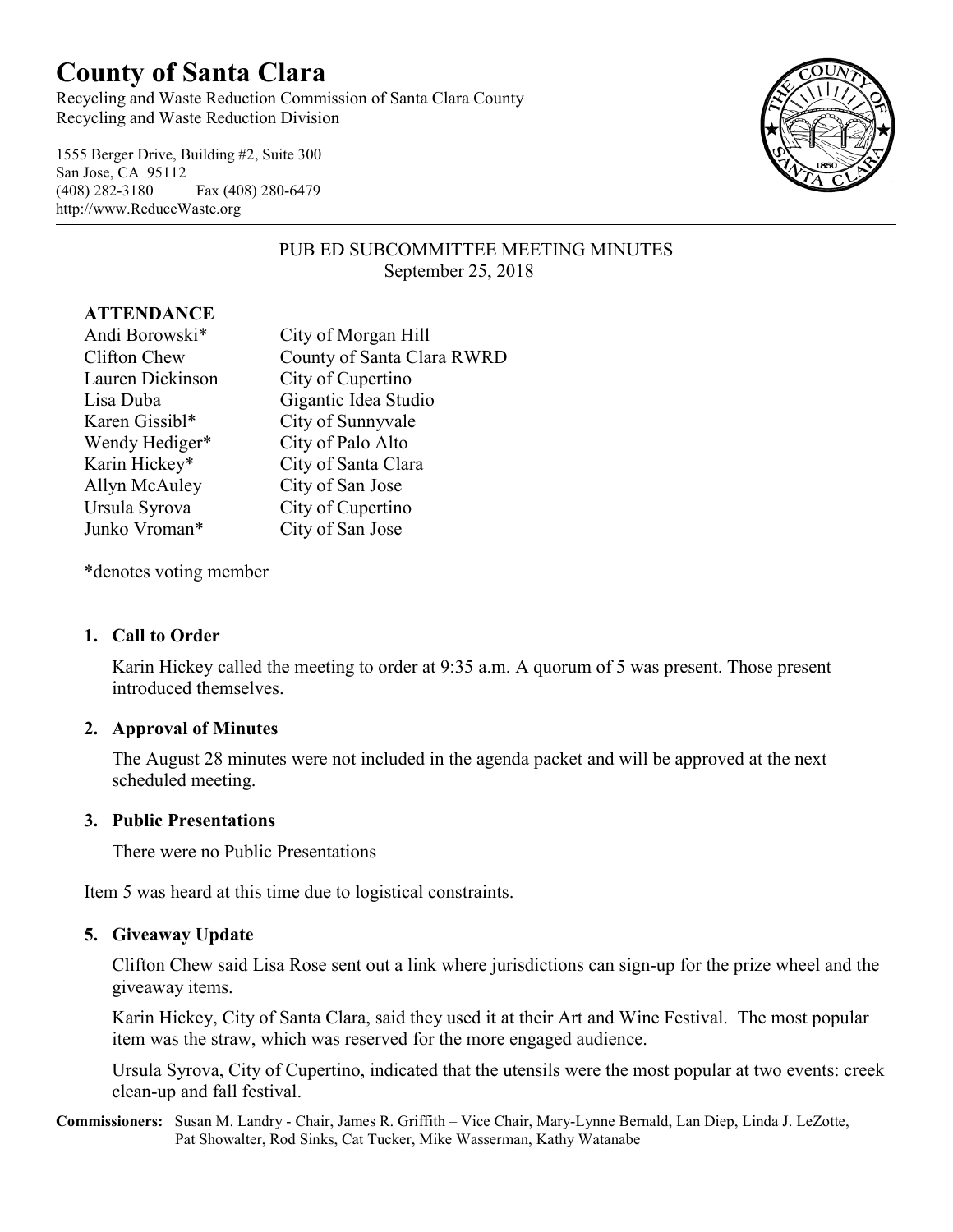Wendy Hediger, City of Palo Alto, said utensils were also more popular at her events because a lot of people already had re-usable straws.

A question was asked to the group if the giveaways can be used at targeted events (high school outreach project). This will be on the agenda for next month for a formal vote.

## **4. Update on Gigantic Idea Studio Ad Campaign**

Karin Hickey clarified the options:

- Option 1a: Think Outside of the Box
- Option 1b: Best Gifts Don't Come in a Box [different from agenda]
- Option 2: Give the Gift of Good Times

Lisa Duba recapped that the 'Gift Giving Campaign' is a small subset of the second year's budget for reusable/source reduction outreach. It will be a digital media buy for approximately \$20K. Look at the two different creative directions: options 1a and 1b are similar with slightly different imagery and language; option 2 is different concept. The website can list different gift ideas. Looking at 20-25 second promotion piece. Target slightly younger audience but expanded the upper range to include individuals with more income.

Lisa presented the three options for subcommittees to review and discuss. After going over each option and examining the pros and cons of specific details in each option, the subcommittee decided to move forward with Option 2 with the phone but using the box from Option 1b and the cause and effect with the tickets and seeing the concert/movie. Start with the box shown so it doesn't appear as a gift card with "Best Gifts Don't Come in a Box" then "Give a Gift of Good Times" with slideshows and then something about "stuff" eventually ending up in landfills but memories last a lifetime and close with more gift ideas and a prompt to go to website (gifts generic category – not specific items).

Campaign to start November 15. Selected the following photos: 1) movie (perhaps find more diversity); 3) water park; 5) zipline; 7) weekend adventure; and 12) restaurant/date. [additional photos can be part of website]

Edits will be reviewed at the next meeting but no style changes (will be available a week before the meeting on the agenda posting). After the next meeting, only minor adjustment will be made.

## **5. Giveaway Update**

Heard previously

## **6. Informational Items/Roundtable**

Allyn McAuley had two items: 1) San Jose is working on outreach regarding new bikeways and putting in protective lanes on both the commercial and residential sides and identifying where to place garbage containers on street; and 2) staff is working on pre-game events in San Jose related to the college championship at Levi's stadium.

Karin Gissibl has been working on an outreach campaign flier about keeping recycling clean called the 'Dirty Dozen' for Sunnyvale.

Andi Borowski said Morgan Hill just wrapped up 'Second Chance Week' and got 184 sign-ups for the citywide garage sales; they collected about 40 lbs. of eyeglasses in Morgan Hill because she doesn't have Gilroy's numbers yet.

Karin Hickey had three items for City of Santa Clara: 1) they just had the creek/coastal clean-up at two sites and had 45 volunteers at both of them, collecting 600 lbs. of trash; 2) Art and Wine Festival was already mentioned; and 3) she had an article about 'Recycle Right' campaign placed in *Inside Santa Clara* which resulted in finding out that Recology was not picking up unbound cardboard which they were supposed to collect. They will have monthly meetings with Recology about missed pickups.